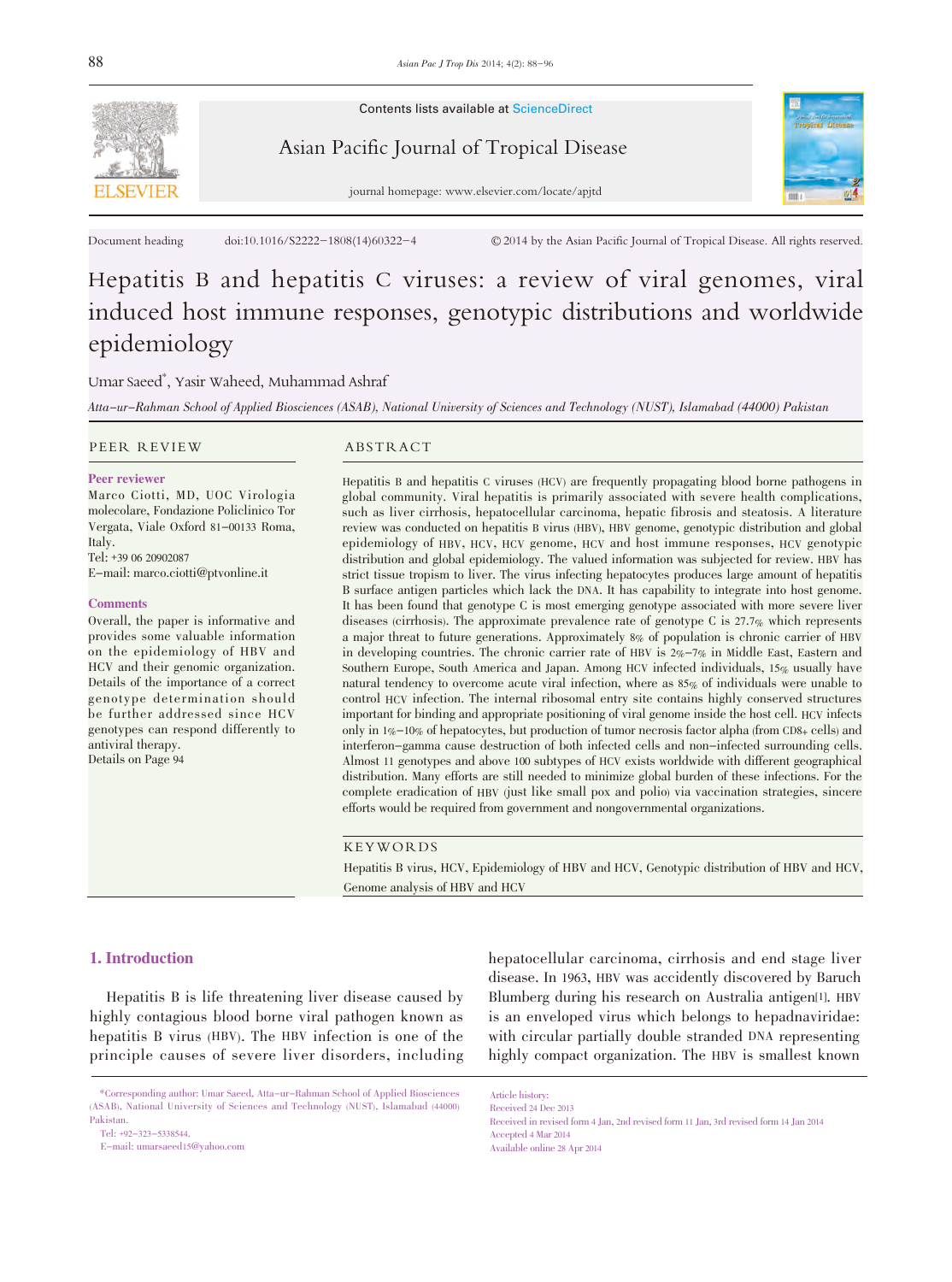DNA virus, having spherical shape with diameter of about 42 nm and genomic length of approximately 3.2 Kb[2,3]. The infectious virus particle, also referred as Dane particle , is responsible for causing infection in approximately five percent of world's population with 2 billion people infected with the virus and 350 million as carrier of chronic infection. The virus is responsible for 600 000 deaths each year[4-6]. HBV has been recognized as an important global health problem. Tremendous efforts are being put forward by many scientists, from whole world, for prevention and control of viral infection. To date, successful vaccination strategies have been developed to arrest the viral spread among various populations. The need of time is to put major emphasis on awareness about risk factors associated with transmission of hepatitis viral infection and to equip with adequate strategies for prevention of disease at national and international level.

 Hepatitis C virus (HCV) is blood borne pathogen which causes severe liver disorders, including hepatocellular carcinoma, hepatic steatosis, liver cirrhosis, end stage liver disease and various metabolic disorders. In 1989, HCV was identified by Choo et al. as a positive stranded RNA molecule related to Togaviridae or Flaviviridae[7]. HCV has been classified into the genus hepacivirus of the family Flaviviridae. This virus is responsible for causing infection in three percent of world's population with approximately 170 million persons at risk of developing chronic hepatitis[8]. Due to continuous increase in number of viral infected hepatitis patients, World Health Organization (WHO) has recognized HCV as a major global health problem. Various epidemiological patterns and worldwide surveillance strategies are being performed for prevention and control of this disease. The HCV is small spherical enveloped virion with icosahedral capsid. The structure consists of an icosahedral lipid membrane with 2 glycoproteins (termed E1 and E2) that form heterodimers. An icosahedral nucleocapsid is thought to be present inside the viral membrane[9]. The buoyant density of HCV in sucrose is 1.06 g/cm<sup>3</sup>, whereas in chronically infected individuals the density is approximately 1.17  $g/cm^3$  which might be due to viral association with antibody[10]. HCV can live on various environmental surfaces for more than sixteen hours and possibly up to four days.

#### 2. Literature search

 Articles were searched from Google Scholar and Pubmed with key words of HBV and analysis of HBV DNA expression, genotypic distribution of HBV and global epidemiological patterns of HBV. HCV and analysis of HCV genome, genotypic distribution of HCV and global epidemiological patterns of HCV. The valued information was subjected for review.

#### 2.1. HBV and genome

The nucleocapsid of Dane particle is about 28 nm in size

and constitutes hepatitis B core antigen. It is involved in packaging of viral genome. The hepatitis B surface antigen (HBsAg) present on the surface of HBV particle and 22 nm particles and tubular form, act as complex antigenic determinant. The infectious Dane particle acquires its membrane by budding or through secretory transport mechanisms via Golgi apparatus and endoplasmic reticulum. Membrane at outer envelope forms HBsAg which contains three viral surface proteins named according to their size of small, middle and large as HBsAg, HBmAg and HBlAg respectively. These proteins are encoded on same open reading frame (ORF) that encodes 3 start codons and get overlaps with polymerase ORF[11].

 The pregenomic RNA is the largest transcript which serves as template for viral replication. The only enzyme encoded by the viral genome, which reverse transcribes the pregenomic RNA, is viral polymerase and this enzyme is also located inside the nucleocapsid[12]. The alternative translation products of core gene include hepatitis B core antigen and hepatitis B envelope antigen (HBeAg). For the translation of HBeAg, an upstream pre-core region with ATG codon is required<sup>[13]</sup>. The HBeAg undergoes posttranslational modification. It plays very prominent role in molecular diagnosis of HBV infection by acting as an active marker for viral replication. The HBeAg (acting as antigenic determinant) also circulates in serum as a soluble protein[14]. There are two DNA strands known as long [L (negative) strand] and short [S (positive) strand]. The L strand contains fixed length of 3.2 Kb, but the length of S strand is variable at its 3' end. The S strand usually spans 50% to 100% of the length of the L strand (Figure 1).



Figure1. Transcription of HBV. Basic source of information is Engleberg et al., Schaechter's Mechanisms of Microbial Disease.

There exists four conserved partially overlapping ORF in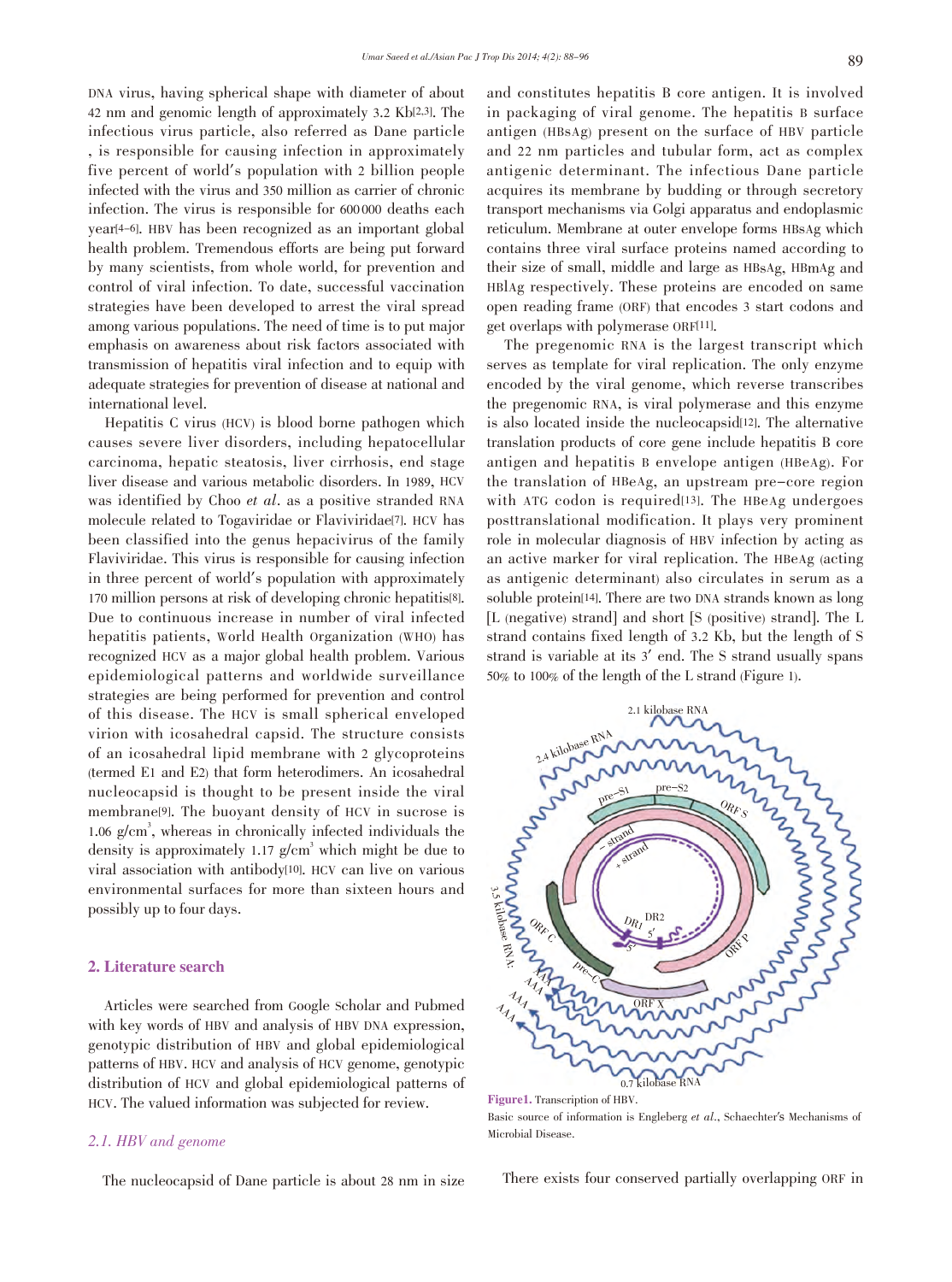L strand, but in case of S strand, no partially overlapping ORF exist[15,16]. Along with many DNA replication signals, the viral genome also contains two enhancer elements, six start codons, four promoters and a poly adenylation signal motif. The viral genome encodes for only seven proteins, that is pre-core/core proteins, the polymerase, three surface proteins (small, medium and large) and HBX protein as well. Most of RNA transcripts are capped and polyadenylated, like pre-C/C (3.5 Kb in length), pre S (of 2.4 Kb), smRNA (of 2.1 Kb) and an occasional xmRNA (of approximately 0.7 Kb). All of these HBV transcripts have 3' end common which has been created by the polyadenylation signal of the core's gene[17,18]. The level of HBsAg and IgG anti-HBc remains persistently detectable during chronic HBV infection. The level of HBeAg remains variable. Presence of HBsAg for more than six months indicates occurrence of chronic infection. A test negative for IgM anti-HBc together and positive for the HBsAg in same serum sample indicates onset of chronic infection in HBV infected patient[19].

 Some of the possible causes of persistent viral infection includes high viral load, high replication rate, viral inhibition of antigen presentation, viral mutations that antagonize antigen recognition, immunosuppressive effects of virus, immunologic tolerance, exhausted T cell response, insufficient co-stimulation of virus specific T-cells, inefficient viral presenting cells and alteration of T Helper Type 1 and T Helper Type 2 balance[20]. On average the incubation period of HBV is approximately 60-90 d. Among patients of clinical illness (jaundice), the prevalence of HBV is approximately less than 10% for the patients of less than 5 years but the prevalence rate ranges from 30%-50% for patients of 5 years or above. For HBV infection, the acute case-fatality rate is approximately in the range of 0.5%-1%. Generally the rate of chronic infection, among patients of less than 5 years of age, is 30%-90%. But the rate of chronic infection lies between 2%-10% for the patients of 5 years of age or more. The premature mortality rate from chronic liver disease is approximately 15%-25%[21]. The HBV has strict tissue tropism to the liver. The virus infected hepatocytes produces large amount of HBsAg particles which lack the DNA. The viral DNA is capable of integrating into host chromosome. Normally HBV is not cytopathic itself, instead in case of chronic hepatitis B disease, the liver damage takes place because of immune clearance phase of host against HBV infected hepatocytes[22].

 The primary liver carcinoma is considered as 5th most frequent cancer of world and hepatocellular carcinoma is the major type of primary liver carcinoma. In many areas of the world, more than 85% of hepatocellular carcinoma retains markers against hepatitis B and hepatitis C[23]. Two treatment options are available for the prophylaxis against HBV, which includes HBV and hepatitis B immune globin. For pre-exposure and post-exposure, hepatitis B

vaccine is recommended. The vaccine is capable for long term protection against HBV infection. The hepatitis B immune globin can only provide temporary protection for approximately 3-6 months. This treatment option is usually recommended for post-exposure settings[24]. Hepatitis B viral form mutants are developed in some patients. These viral mutants are resistant against one or more antiviral drugs. Researchers tend to develop novel antiviral therapeutic options in order to prevent resistance and minimize viral load.

#### 2.2. HCV and genome

 The size of HCV genome is 9.5 Kb. On both 5' and 3' termini of the genome there exists highly conserved untranslated regions, which flanks a large translational ORF (of approximately 9 000 nucleotides) capable of encoding polyprotein of 3 000 amino acids. The uncapped 5' noncoding region, of approximately 340 nucleotides, contains internal ribosomal entry site (IRES) which is essential for capindependent translation of viral RNA. The 3' region of the genome contains noncoding regions. The polyprotein encoded by the genome is initially translated as one single peptide which is later on co- and post transcriptionally processed by various cellular and viral enzymes[9,25] (Figure 2).



Figure 2. HCV genome and information regarding HCV proteins.

 At the 5' region of ORF there exists structural proteins including core, highly variable glycoproteins (E1 and E2) and small protein P7. The non structural proteins are encoded by rest of the genome (the proteins include NS2, NS3, NS4a, NS4b, NS5a, NS5b and untranslated regions). The E2 region contains two hypervariable regions and is considered as the most genetically variable region of the HCV genome. This region allows for evasion of host immune responses. The P7 region belongs to viroporin family and it is thought to be helpful for viral maturation and release. The expression of NS4B region leads to the formation of a membranous web, which is derived from endoplasmic reticulum of the host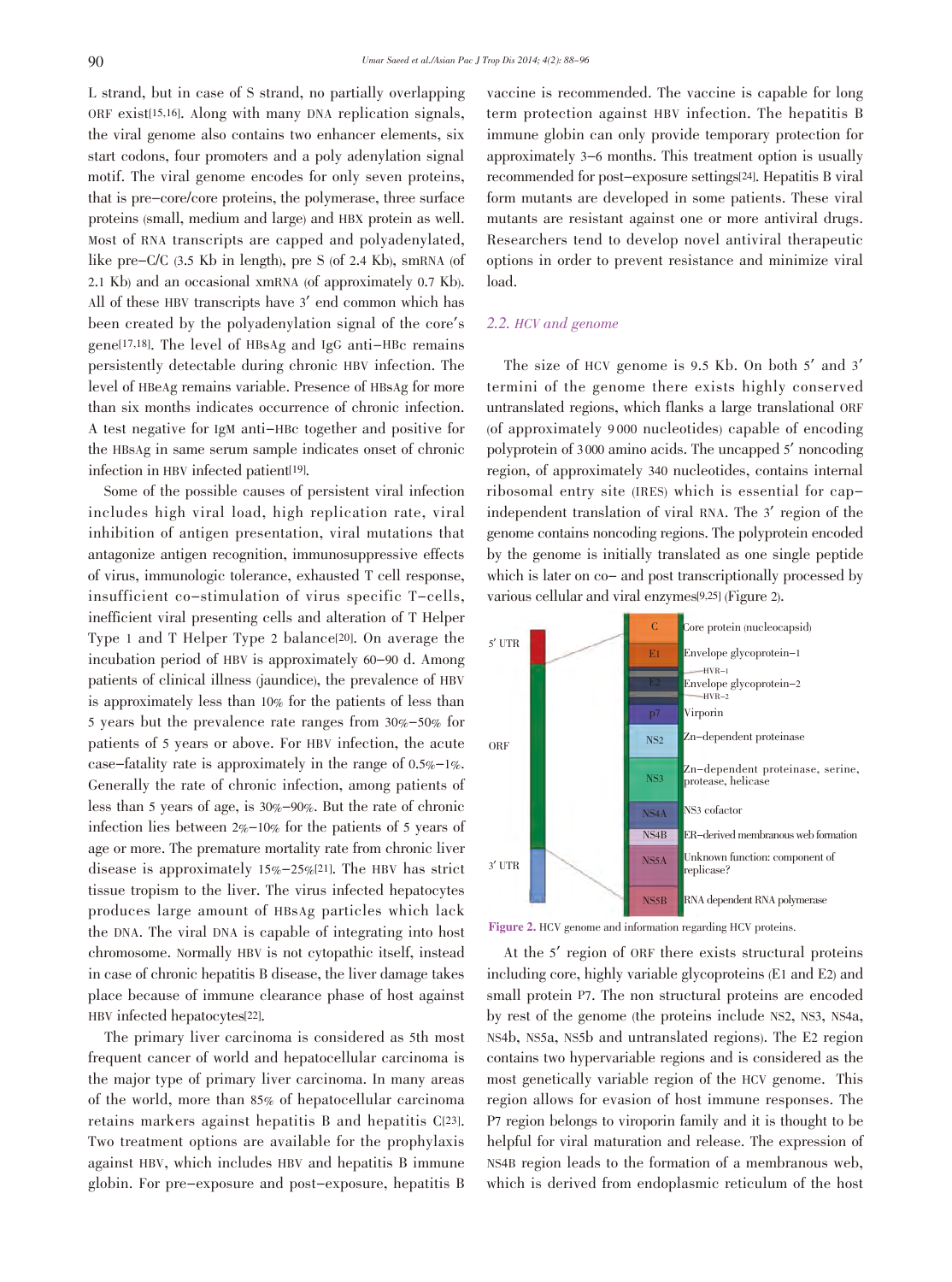cell. This is thought to act as a scaffold with which viral RNA and proteins can associate during viral replication. All of these proteins are possible drug targets; however, the envelope glycoproteins may be less effective targets as they are extremely variable. The NS5B protein (RNA polymerase) is considered as target site of polymerase inhibitors and NS3 protein is considered as the target of protease inhibitors[9,10,26]. A newly discovered protein which belongs to HCV is protein F, which is produced by ribosomal frame shift mutation around codon 11 of core protein. HCV infected individuals contains antibodies against this protein, so it is hypothesized that this protein usually expresses in those persons who are HCV infected. The information regarding function of protein F and how often it is expressed in infected individuals is unknown[27]. A number of cellular pathways are affected by core protein of HCV. Example includes signaling of nuclear factor B (NF-B). NF-B is a transcription factor which is involved in anti-apoptotic genes and proinflammatory genes regulation. Activation of NF-B usually leads to HCV mediated pathogenesis[28]. The IRES contains highly conserved structures which are important for binding and appropriate positioning of viral genome inside the host cell[29]. At the 3' end there exist a non coding region which contains 50 nucleotides polypyrimidine track and a highly conserved terminal sequence of 100 nucleotides.

 A lot of information regarding HCV virion structure, binding mechanisms, functioning of viral proteins, release mechanisms and various host immune responses, is lacking due to the fact that HCV only infects humans and chimpanzees, and there is no reliable cell culture system or small animal model to facilitate complicated HCV research. Scientists are trying to develop subgenomic replicon systems and novel mice models with chimeric human livers. This approach would open new doors of scientific progress towards identification of most potent drug targets against HCV[30,31]. In subgenomic replicon system, the structural genes of HCV are replaced by neomycine phosphotransferase II gene[30]. The internal ribosomal entry site acquired from encephalomyocarditis virus cause translation of nonstructural proteins of HCV. Later on, for replication, the replicons are transferred to human hepatoma cells, for example Huh-7 cells. The structural genes were removed as a result of which virions cannot be assembled. The amplified RNA is either reused (for translation) or later on degraded by cellular ribonucleases[30]. There is an urgent demand for small animal models to study HCV replication and drug testing. In 2001, Mercer et al., successfully observed HCV replication (at two months post infection) in mice having chimeric liver with transplanted human hepatocytes[32].

### 2.3. HCV induced host immune response

HCV infection causes activation of host innate immune

responses. Such responses usually take place after two days post infection, with increased involvement of interferon regulatory factors, protein kinase R and antiviral gene products, like interferon-inducible genes and immune transcription factors[27]. The innate immune response was observed in all individuals, regardless of whether they developed chronic infection or controlled the virus. Development of chronic infection suggests viral resistance to the innate immune responses, which probably exist due to interference of HCV proteins with pathways associated with innate immune system. It has been reported from in vitro studies that NS5A and E2 interfere with protein kinase R. The viral core protein causes inhibition of JAK-STAT pathway which is involved in interferon (IFN) signaling. The viral NS3/4A blocks the accumulation of phosphorylated interferon regulatory factor-3 (IRF-3), which inhibits expression of interferon stimulated genes and type I IFN[27,33].

 Among HCV infected individuals 15% had natural tendency to overcome acute viral infection, whereas 85% of individuals were unable to control HCV infection. The mystery behind this natural phenomenon is still unknown. However, among those who successfully control HCV infection,  $IFN-\gamma$  is preferentially expressed in liver (through T lymphocytes) several weeks post-infection. It results into expression of various chemokines which attract T cells and various proteins involved in antigen processing and presentation[27]. Among those individuals who control viral infection, there is increase production of CD4 + and CD8 + T cells. The chronic viral infection occurs when individuals are unable to mount HCV-specific T cell responses. Another possible reason is influence of strong immune responses which initially cause RNA clearance, followed by contraction in  $CD8^{\dagger}/CD4^{\dagger}$  level and ultimately results rebound in viremia[25,27,33]. According to Sun et al.[34], there exist significant anomalies in immune response patterns among patients who exhibited viral clearance and those who were chronically infected with HCV. It includes, reduced frequency and limited capacity of HCV specific CD8 + cells, CD4 + cells with less production of interleukin-2 and impaired dendritic cells[34]. It has been reported that the T cell identifies dendritic cell via molecular signature at immunological synapse (a contact point). If the synapse signals for presence of foreign body, it would trigger T cell attack[34].

 Chronically infected HCV patients possess decreased frequency of natural killer (NK) T cells and impaired NK cell activity, this response get reversed in patients undergoing alpha-interferon therapy. These cells (NK and NKT cells) tend to alleviate pathogenic attack before activation of adaptive immune system. It is further supported by literature that these cells are responsible for activation of adaptive immune responses and regulation of autoimmune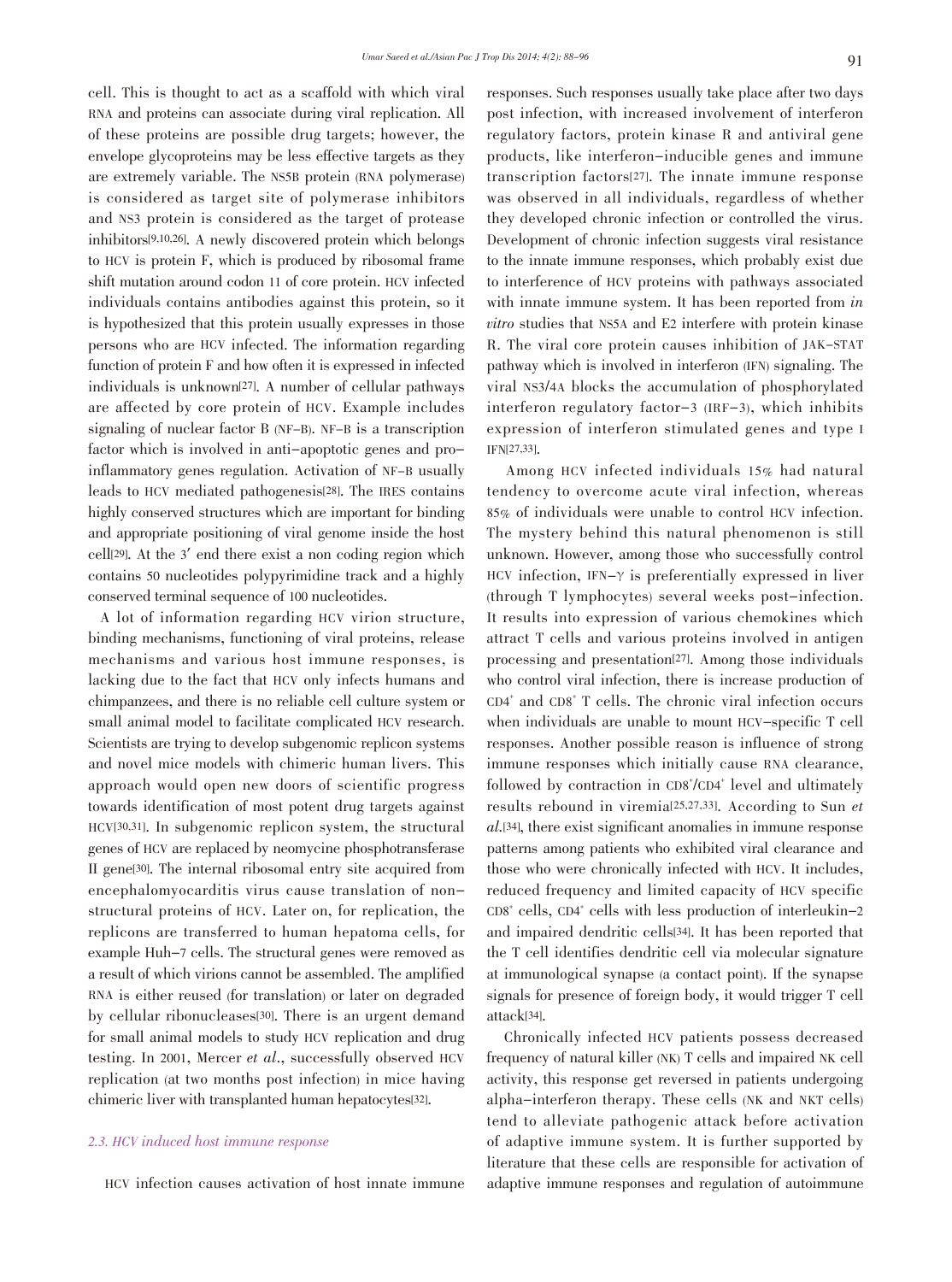responses[33]. HCV cause infection only in 1-10% of hepatocytes, but production of IFN-γ and tumor necrosis factor alpha from CD8<sup>+</sup> cells cause destruction of both infected cells and non-infected surrounding cells. Such high level of cell death and regeneration rate leads to onset of hepatocellular carcinoma[33]. The common treatment available for chronic HCV infected patients is combination therapy including pegylated alpha-interferon and the ribavirin which is a nucleoside analog. Usually it requires single injection per week[35]. Although exact mechanism of action of these drugs is difficult to understand, yet it has been implicated that degradation of positive strand RNA and suppression of viral protein synthesis are principle mechanisms involved to arrest viral replication. It has been reported that this treatment option is only 50% effective against HCV genotype 1. And the efficacy for genotypes 2 and 3 was reported as 80%[30,36]. Unfortunately there is no alternative treatment for non-responders. Severe adverse reactions in response to interferon/ribavirin therapy usually drag doctors towards prescription of lower dose. One of the most sadden side effect of the aforementioned therapy is that combination therapy can worsen liver disease (with major symptom of viral infection) due to which only a subset of patients could get relief from HCV infection. There is an urgent need for identification of novel antiviral strategies and designing new drugs to combat lethal viral infection[36,37].

#### 2.4. Genotypic distribution of hepatitis B virus

 Hepatitis B virus infection is distributed worldwide in the form of eight different genotypes (A-H)[38]. A newly described genotype I is also a pivot of interest for future researchers[39]. There exists at least 8% nucleotide sequence dissimilarity among eight known HBV genotypes. In Pakistan genotype D is most prevalent with estimated prevalence rate of 63.71%. This genotype is usually less responsive towards interferon therapy. The prevalence of genotype A, C, B in Pakistan is 10.036%, 7.550% and 5.335% respectively. The reported prevalence of mixed genotypes and untypable genotypes is 9.93% and 2.37% respectively[40]. According to the most recent study conducted by Awan et al. it has been reported that genotype C is most emerging genotype associated with more severe liver diseases (cirrhosis). The approximate prevalence rate of this genotype is 27.7% which represents a major threat to future generations[41].

 The genotype A is most prevalent in Africa, South East Asia including Philippines and Europe. It has two subtypes named as A1/Aa (most prevalent in Asia and Africa) and A2/Ae (most prevalent in Europe and United States). The genotypes B and C are most prevalent in Asia. The genotype B exist in two geographical locations named as B1/Bj (most prevalent in Japan) and B2/Ba (most prevalent in Asia) which is further classified into four distinct clades (B2-B4). The genotype C exit in two geographical locations named as C1/Cs (most prevalent in South-East Asia) and C2/ Ce (most prevalent in East Asia) which is further classified into five distinct clades (C1 present in Myanmar, Thailand and Vietnam, C2 present in China, Korea and Japan, C3 present in New Caledonia and Polynesia, C4 present in Australia and C5 present in Philippines). The genotype D is most prevalent in India, Mediterranean and Middle East. It has been further classified into seven subtypes (D1-D7). The genotype F or H are mostly prevalent in Central and South America. The genotype F is further classified into four subtypes (F1-F4). The genotype G is most prevalent in France and Germany. It has been reported that genotypes A, D and F are most occurring in Brazil. In United States all genotypes exist with difference in frequencies based on ethnicity[42-45].

# 2.5. Genotypic distribution of HCV

 HCV is increasingly recognized as major health care problem in the whole word. Despite of strenuous efforts from scientists, antiviral approaches could not completely eradicate it due to the fact that HCV is extremely heterogeneous. HCV is an RNA virus and lacks effective proofreading ability after its replication, that's why it introduces several mutations and keeps on evolution with respect to time. Mutations are not randomly distributed in the whole genome, instead these exist at hyper-variable regions of the genome which encode for envelop proteins; hence enable the virus to escape from host immune surveillance<sup>[46]</sup>. HCV has been categorized into various genotypes, having 67% nucleotide sequence identity of members with each other[47]. Up to date 11 genotypes and above 100 subtypes of HCV exists worldwide with different geographical distribution[48]. In Pakistan the most prevalent genotype is 3 followed by genotype 1 and 2[49]. Similarly genotype 3 and 1 are also foremost in Indian population[50]. According to P Simmonds et al., in United States of America and Canada, most prevalent genotypes are 1a, 1b, 2a, 2b and 3a. Similarly in South America, genotypes 1a, 1b, 2 and 3a are more common. In Northern Europe, genotypes 1a, 1b, 2b and 3a are more prevalent, where as in Western Europe genotypes 1a, 1b, 2a, 2b and 3a are majorly distributed. In Southern Europe there is higher prevalence of genotypes 1b and 2c, whereas in Eastern Europe, genotype 1b is significantly distributed. In Africa, prevalence of genotype 4 is higher in parts Northern Central Africa; prevalence of genotype 4a is greater in Egypt; and prevalence of genotypes 1, 2, 3 and 5a is foremost in South Africa. In Pacific region, there is increased prevalence of genotypes 1a, 1b, 2a, 2b and 3a in Australia; in Taiwan genotypes 1b, 2a and 2b are more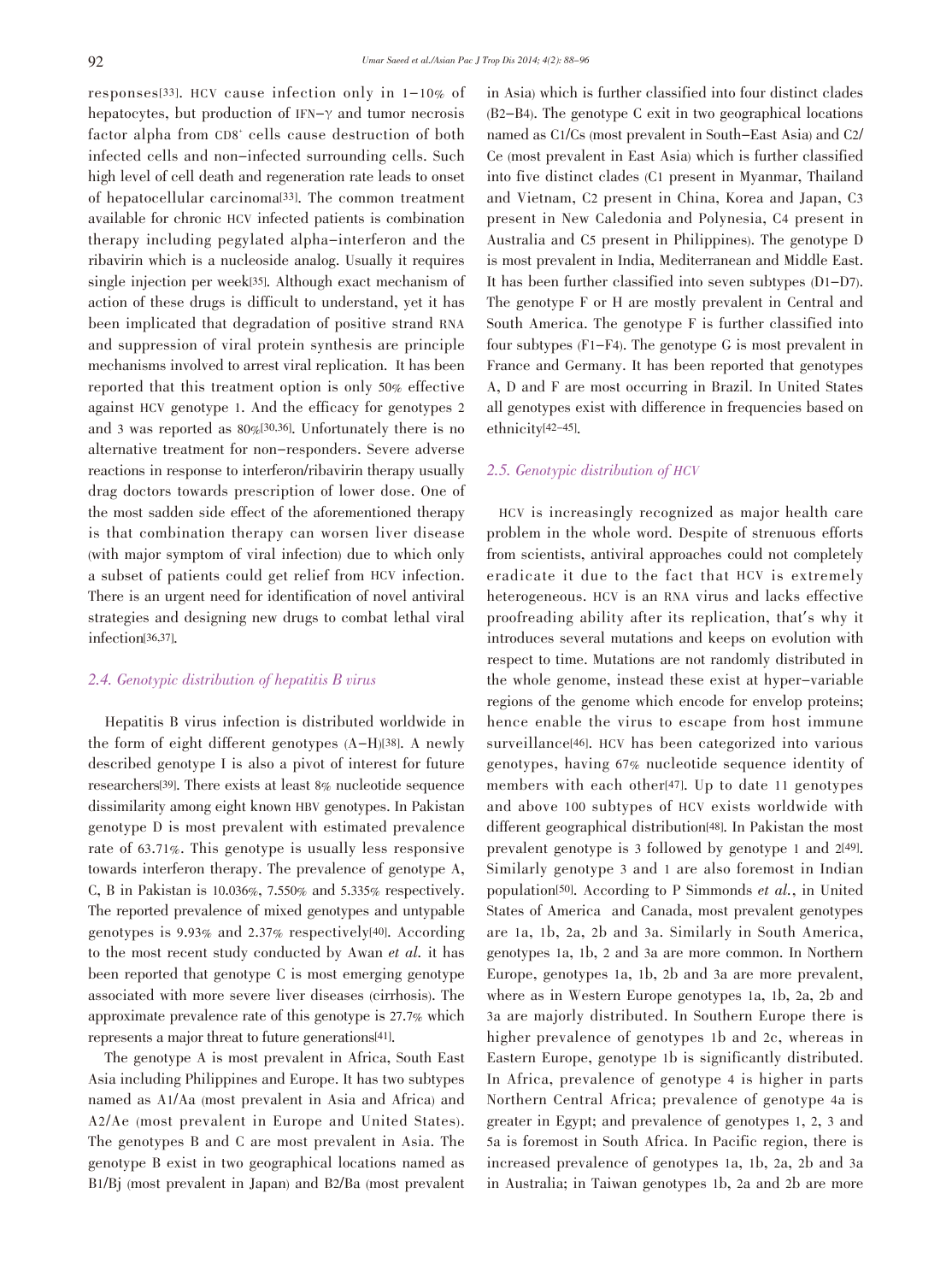common; in Japan, there is an increased prevalence of genotypes 1a, 2a and 2b; in Hong Kong, genotypes 6a, 1b, 2a and 2b are highly distributed; in Thailand, genotypes 1b, 2, 3 and 6 are most prevalent; in Malaysia, genotypes 1b, 2 and 3 are mostly present; and in Vietnam, there is an increased prevalence of genotypes 1b, 2 and 6. In Asia, prevalence of genotype 1b is higher in Turkey; prevalence of genotype 4 is greater in Middle East; and prevalence of genotypes 1b, 2a and 2b is higher in China[51,52].

#### 2.6. Global epidemiology of HBV

 The epidemiology of chronic HBV infection is distinct and diverse worldwide (Figure 3). Various seroprevalence studies conducted in different areas of world can easily be categorized into three distinct groups of higher, intermediate and lower endemicity[53]. In developing countries with larger population (South East Asia, Sub Sahara Africa, China, Indonesia, Nigeria and Amazon Basin), there is higher prevalence of endemicity with approximately 8% of population as chronic carrier of HBV. In aforementioned areas of world, 70% to 95% of population represents present or past serological markers against HBV. In another study, it has been reported that 60% of world population exist in high endemic zone of HBV infection<sup>[54-56]</sup>. The intermediate endemic zone of HBV infection, Middle East, Eastern and Southern Europe, South America and Japan exist. Among these populations the estimated infection is approximately 10-60% and the chronic carrier rate is 2-7%. In the region of intermediate endemicity, majority of infection develop in adults but rate of chronic infection are higher in infants due to early childhood exposure to viral infection[57]. The seroprevalence of HBV infection has been reported 5% in India, while in Italy, Russia and Turkey the prevalence rate ranges from 3%-10%[58-61].



eancer<br> **Figure 3.** Global epidemiology of HBV and prevalence of HBV carriers. Basic source of information is Murray et al., Medical Microbiology.

 The HBV zone of lowest endemicity includes most developed countries such as Australia, North America and Northern and Western Europe. In aforementioned regions of world approximately 5-7% of population gets HBV infected with nearly 0.5% to 2.0% rate of chronic carriers. The most probable reasons of HBV infection in young adolescents

could be exposure to high risk population groups, injection drug users, health care professionals, sex workers and unhealthy blood transfusion setups[62].

# 2.7. Global epidemiology of HCV

 Geographic distribution of HCV is not uniform (Figure 4). Several seroprevalence studies on different populations tend to describe the epidemiological patterns of disease. Although seroprevalence studies conducted on general population best describes the actual status of disease in that particular region, however majorities of such studies are conducted on high risk populations. Among various seroprevalence studies, majorities are based on cross sectional design; however population based studies are better representative of entire community. Limited prevalence studies have been documented in various regions of world due to expenses and practical difficulties involved in detection of viral RNA in serum. Available data suggests that HCV is prevalent in 3% of world population [63]. The prevalence of HCV is considered highest in African and Asian regions, but countries with limited prevalence include Northern and Western Europe, Australia and North America[64]. China is world's most populous country with approximately 1 347 million population with estimated 38 million people infected with HCV[65,66]. India is second world's most populous country with estimated population of 1 210 million population which covers approximately 17.25% of world population. According to a community-based study conducted in West Bengal, the estimated prevalence of HCV was reported to be of 0.9% (Populous countries wiki; prevalence of HCV was reported to be of 0.9%)[65,67].



Figure 4. Global estimated prevalence of HCV.

 United States of America is ranked as third world's most populous country with population of 313 million, which covers approximately 4.47% of world population. According to a study conducted on 21 214 nationally representative samples, the seroprevalence of HCV was reported as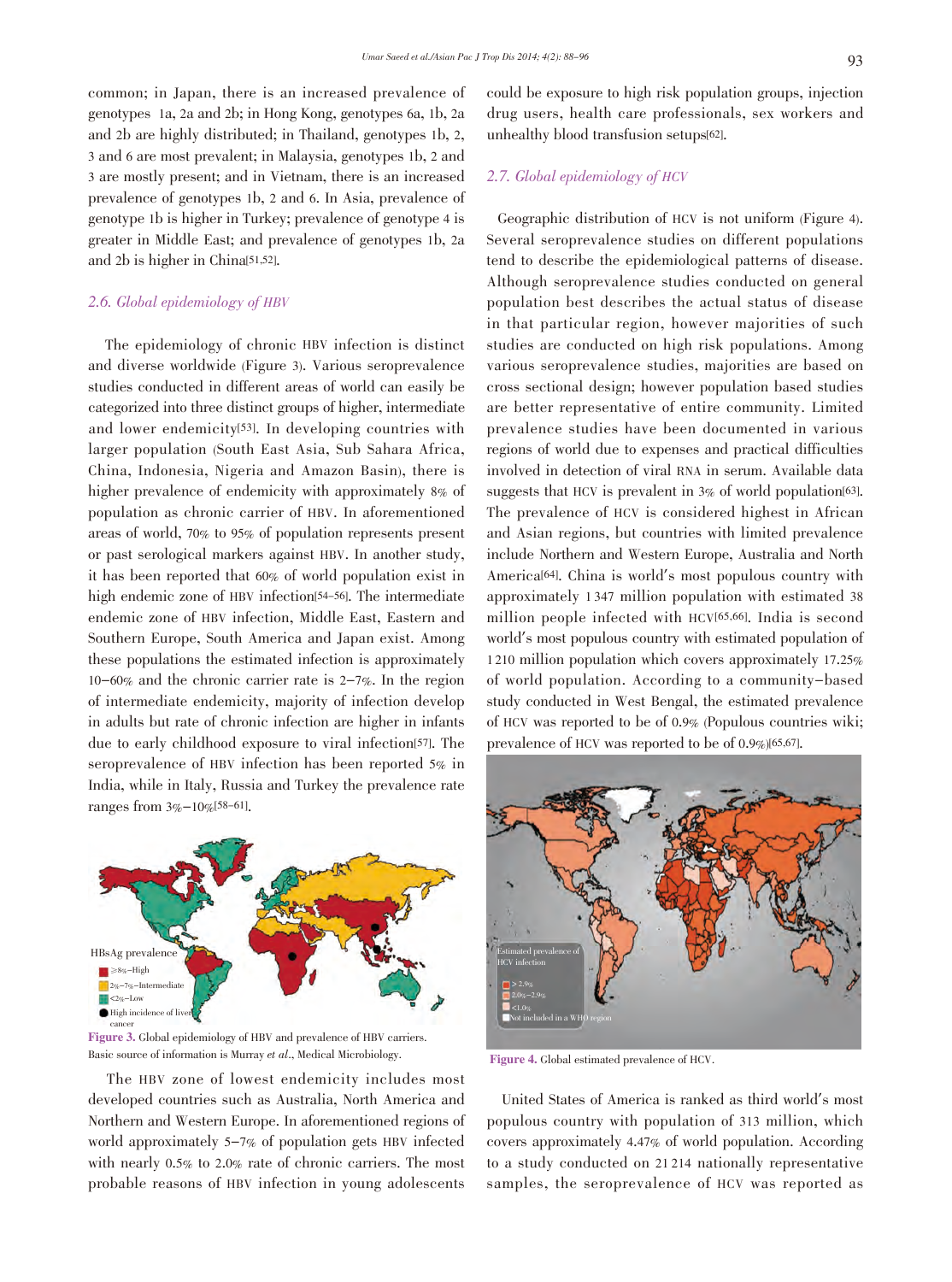1.8%[55,65]. Indonesia is ranked as fourth world most populous country with approximately 237 million people, which covers approximately 3.39% of world population. According to study conducted on 7 572 voluntary blood donors, the seroprevalence of HCV was reported as 2.1%[65,68]. Brazil is ranked as fifth world most populous country having population of 192 million people, covering 2.74% of world population. According to a study conducted on 66 414 voluntary blood donors, the estimated HCV prevalence was approximately 1.1%[65,69]. Pakistan is the sixth populous country of the world with approximate population of 179 million individuals covering 2.56% of world population. Khattak et al. conducted a study on 103 858 voluntary blood donors, it was reported that the seroprevalence of HCV was 4%[65,70]. Therefore on the basis of HCV infection prevalence in the six most populous nations in the world, Pakistan can be inferred as country with highest HCV prevalence among other most populous nations of the world.

 Viral hepatitis has been increasingly recognized as sever healthcare problem in world. This review provides comprehensive information regarding important HBV and HCV regions for conducting future valuable research projects. A lot of efforts are required to completely eradicate HBV and HCV from this world like previous small pox viral pathogen which had been eradicated from world (decades ago) and polio virus which would be eradicated from world in near future. It is a well known fact that one in twelve people worldwide is infected with viral hepatitis. Due to its rampant proliferation, virus quasispecies and increased viral is associated mortalities. It is anticipated that hepatitis virus would soon emerge as most dangerous viral pathogen. HCV prevalence is unfortunately increasing day by day in developing countries due to limited awareness among general population. Up to date no HCV vaccine has been successfully prepared therefore a lot of efforts are still needed to reduce global burden of this disease. The most important way to prevent future burden of HCV is through knowledge and awareness via prevention strategies designed by public health specialists.

### Conflict of interest statement

We declare that we have no conflict of interest.

# **Comments**

#### Background

 HBV and HCV are the most important cause of chronic viral hepatitis. They are responsible for thousand of deaths worldwide because of end stage liver diseases related to viral infection. So, chronic hepatitis B and C is a major health problem and preventive strategies need to be implemented as well as therapies to eradicate chronic infection in the case of HCV or to keep viral replication suppressed in the case of HBV.

#### Research frontiers

 This paper summarizes some epidemiological information on HBV and HCV infection in the world. However, misleading information is reported on the classification of HCV genotypes such as classification into 11 genotypes. Further, the authors don't even mention the new antiviral drugs Boceprevir and Telaprevir approved for treatment of HCV genotype 1 chronic infection. I understand that antiviral therapy is not the focus of this review, but since the authors mention IFN-ribavarin treatment, they cannot overlook the new therapies.

#### Related reports

 Several reviews and specific papers are published every year on these topics. For instance, the paper by Stroffolini in Digestive and Liver Disease, 2005, reports updated information on the prevalence of HBV in Italy.

#### Applications

 The knowledge of the HBV and HCV epidemiology helps the health authorities to implement preventive measures to fight these two important causes of chronic viral hepatitis.

#### Peer review

 Overall, the paper is informative and provides some valuable information on the epidemiology of HBV and HCV and their genomic organization. Details of the importance of a correct genotype determination should be further addressed since HCV genotypes can respond differently to antiviral therapy.

### References

- [1] Scarborough A. Hepatitus B. 2010. [Online] Available from: http://www.austincc.edu/microbio/2704z/hbv.htm. [Accessed on 27 July, 2013].
- [2] Yates S, Penning M, Goudsmit J, Frantzen I, Weijer BV, Strijp DV, Gemen BV. Quantitative detection of hepatitis B Virus DNA by real-time nucleic acid sequence-based amplification with molecular beacon detection. *J Clin Microbiol* 2011; 39(10): 36-56.
- [3] Yen TSB. Hepadnaviral X protein: Review of recent progress. J Biomed Sci 1996; 3: 20-30.
- [4] Hruska JF, Robinson WS. The proteins of hepatitis B Dane particle cores. J Med Virol 1977; 1(2): 119-131.
- [5] World Health Organization. Hepatitis B. 2008. [Online] Available from: http://www.who.int/mediacentre/factsheets/ fs204/en/ [Accessed on 27 July, 2013].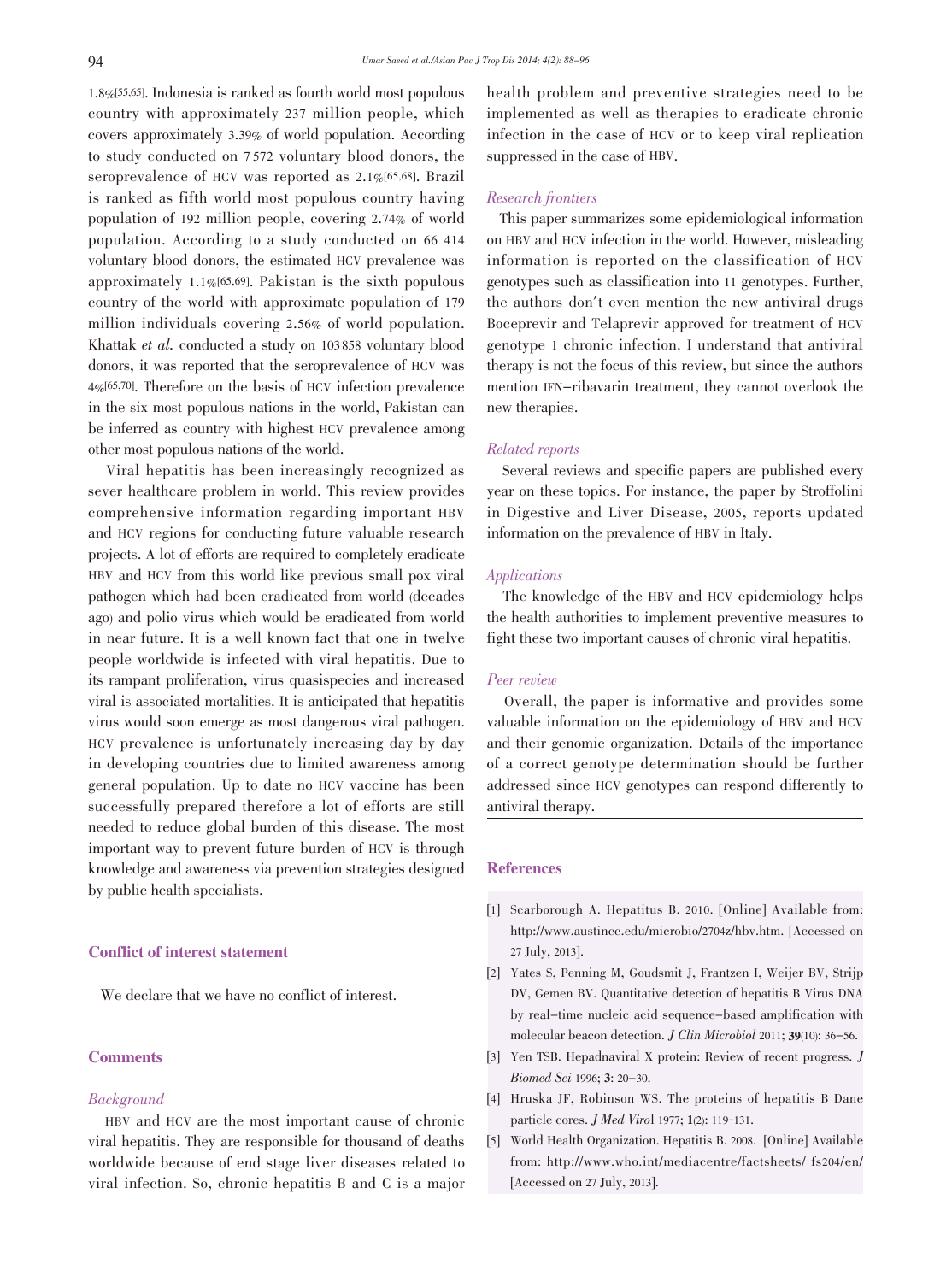- [6] Everson GT, Weinberg H. Living with hepatitis B: A survivor's guide. US: Hatherleigh Press; 2002.
- [7] Choo QL, Kuo G, Weiner AJ, Overby LR, Bradley DW, Houghton M. Isolation of a cDNA clone derived from a blood-borne non-A, non-B viral hepatitis genome. Science 1989; 244(4902): 359-362.
- [8] Conca P, Tarantino G. Hepatitis C virus lymphotropism and peculiar immunological phenotype: Effects on natural history and antiviral therapy. World J Gastroenterol 2009; 15(19): 2305- 2308.
- [9] Penin F, Dubuisson J. Structural biology of hepatitis C virus. Hepatology 2004; 39(1): 5-19.
- [10] Appel N, Pietschmann T, Bartenschlager R. Mutational analysis of hepatitis C virus nonstructural protein 5A: Potential role of differential phosphorylation in RNA replication and identification of a genetically flexible domain. J Virol 2005; 79(5): 3187-3194.
- [11] Seeger C, Mason WS. Hepatitis B virus biology. Microbiol Mol Biol Rev 2000; 64: 51-68.
- [12] Summers J, Mason WS. Replication of the genome of a hepatitis B like virus by reverse transcription of an RNA intermediate. Cell 1982; 29: 403-415.
- [13] Tong S, Kim KH, Chante C, Wands J, Jisu L. Hepatitis B virus e antigen variants. Int J Med Sci 2005; 2(1): 2-7.
- [14] Chen MT, Billaud JN, Sallberg M, Guidotti LG, Chisari FV, Jones J, et al. A function of HBV precore protein is to regulate immune response to core antigen. Proc Natl Acad Sci USA 2004; 101(41): 14913-14918.
- [15] Summers J, Connel A. Genome of Hepatitis B virus restriction enzyme cleavage abd structure of DNA extracted from Dane particles. Proc Natl Acad Sci USA 1975; 72: 4597-4601.
- [16] Tiollais P, Pourcel C, Dejean A. The hepatitis B virus. Nature 1985; 317: 489-495.
- [17] Cattaneo R, Will H, Schaller H. Hepatitis B virus transcription in the infected liver. EMBO J 1984; 3(9): 2191-2196.
- [18] Enders GH, Ganem D, Varmus H. Mapping the major transcripts of ground squirrel hepatitis virus: the presumptive template for reverse transcriptase is terminally redundant. Cell 1985; 42(1): 297-308.
- [19] Center for Disease Control and Prevention. Hepatitis. 2010. [Online] Available from: http://www.cdc.gov/ncidod/ diseases / hepatitis/slideset/hep\_b/slide\_4.htm. [Accessed on 27 July, 2013].
- [20] Sprengers D. Immune response and immunomodulation in chronic hepatitis B virus infection. [Online] Available from: http://repub.eur.nl/res/pub/8063/061101\_Sprengers,%20Dave.pdf [Accessed on 27 July, 2013].
- [21] Butel JS. Papovaviruses. In: Baron S, Albrecht T, Castro G, Couch RB, Davis CP, et al., editors. Medical microbiology. 5th ed. Chapter 66, Philadelphia: Mosby; 2005.
- [22] Lok AS, McMahon BJ. Chronic hepatitis B: Update 2009. AASLD practice guideline update. [Online] Available from: http:// www.aasld.org/practiceguidelines/documents/ bookmarked%20

practice%20guidelines/chronic\_hep\_b\_update\_2009%20 8\_24\_2009.pdf [Accessed on 27 July, 2013].

- [23] Kim JW, Ye Q, Forgues M, Chen Y, Budhu A, Sime J, et al. Cancer associated molecular signature in the tissue samples of patients with cirrhosis. Hepatology 2004; 39: 518-527.
- [24] Samuel LK, Ronald C, Stanley E, James D, Caroline B, Cleveland, et al. Hepatitis B virus: A comprehensive strategy for eliminating transmission in the United States through universal childhood vaccination: Recommendations of the Immunization Practices Advisory Committee (ACIP); 1991. [Online] Available from: http://www.cdc.gov/mmwr/preview/mmwrhtml/00033405. htm [Accessed on 27 July, 2013].
- [25] Moradpour D, Blum HE. A primer on the molecular virology of hepatitis C. Liver Int 2004; **24**(6): 519-525.
- [26] Ahmad A, Alvarez F. Role of NK and NKT cells in the immunopathogenesis of HCV-induced hepatitis. J Leukoc Biol 2004; 76(4): 743-759.
- [27] Shoukry NH, Cawthon AG, Walker CM. Cell-mediated immunity and the outcome of hepatitis C virus infection. Annu Rev Microbiol 2004; 58: 391-424.
- [28] Mann EA, Stanford S, Sherman KE. Prevalence of mutations in hepatitis C virus core protein associated with alteration of NFkB activation. Vir Res 2006; 121: 51-57.
- [29] Kieft JS, Zhou K, Grech A, Jubin R, Doudna, JA. Crystal structure of an RNA tertiary domain essential to HCV IRESmediated translation initiation. Nat Struct Mol Biol 2002; 5: 370- 374.
- [30] Guo JT, Sohn JA, Zhu Q, Seeger C. Mechanism of the interferon alpha response against hepatitis C virus replicons. Virology 2004; 325: 71-81.
- [31] Trujillo-Murillo KC, Garza-Rodeiguex ML, Martinez-Rodiguex HG, Barrera-Saladana HA, Bosques-Padilla F, Ramos-Jimenez J, et al. Experimental models for hepatitis C virus (HCV) new opportunities for combating hepatitis C. Ann Hepatol 2004; 3(2): 54-62.
- [32] Mercer DF, Schiller DE, Elliott JF, Douglas DN, Hao C, Rinfret A, et al. Hepatitis C virus replication in mice with chimeric human livers. Nat Med 2001; 7(8): 927-933.
- [33] Sun DX, Liu L, Heinz B, Kolykhalov A, Lamar J, Johnson RB, et al. P4 cap modified tetrapeptidyl alpha-ketoamides as potent HCV NS3 protease inhibitors. Bioorg Med Chem Lett 2004; 14: 4333-4338.
- [34] American Liver Foundation. Liver awareness month. New York: American Liver Foundation. [Online] Available from: http:// www.liverfoundation.org [Accessed on 27 July, 2013].
- [35] Carroll SS, Ludmerer S, Handt L, Koeplinger K, Zhang NR, Graham D, et al. Robust antiviral efficacy upon administration of a nucleoside analog to hepatitis C virus-infected chimpanzees. Antimicrob Agents Chemother 2009; 53(3): 926-934.
- [36] Center for Disease Control and Prevention. Hepatitis C FAQs for the public; 2012. [Online] Available from: http://www.cdc.gov/